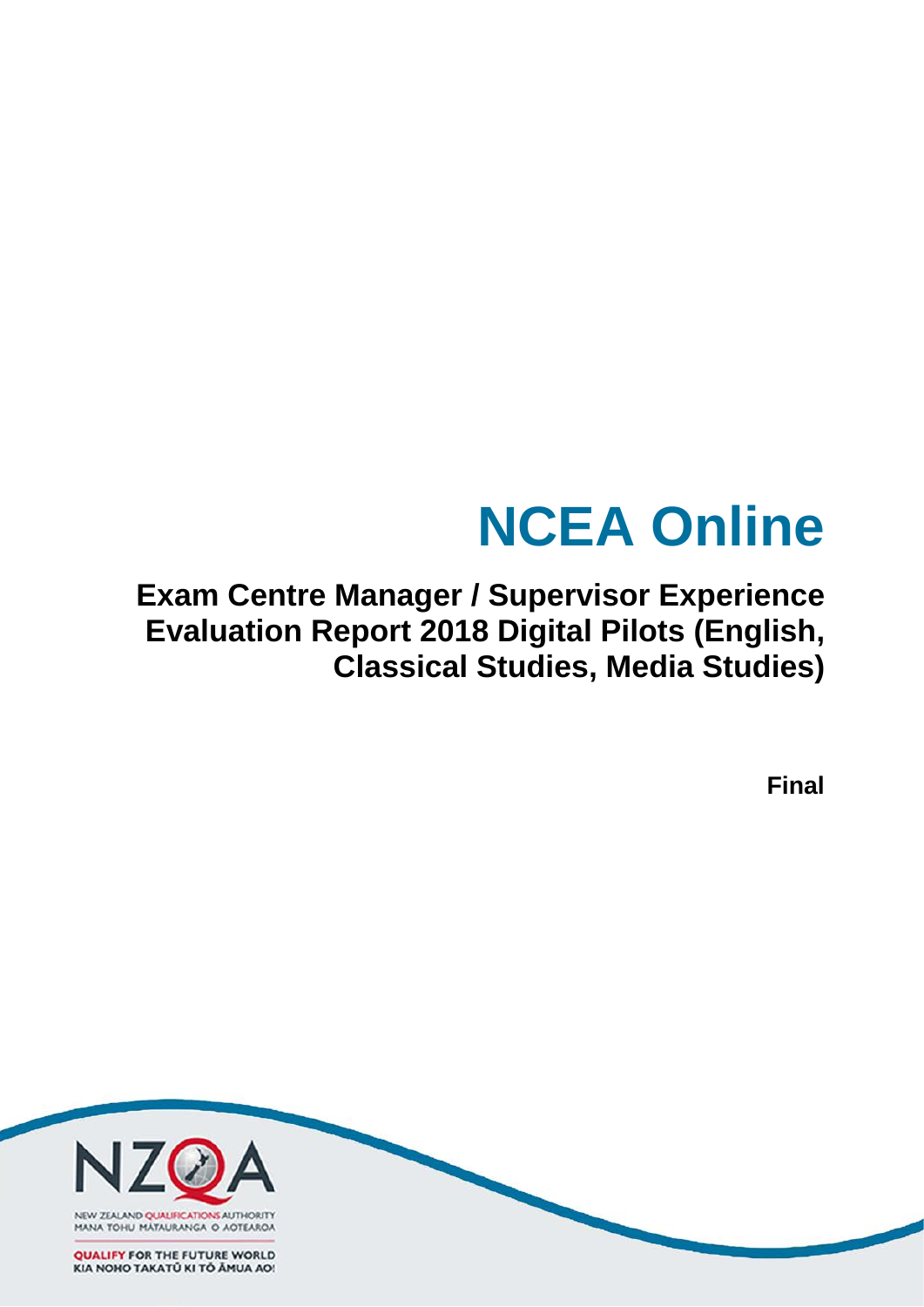# **NCEA Online**

# **Table of Contents**

| 2.2 |  |  |
|-----|--|--|
| 2.3 |  |  |
| 2.4 |  |  |
| 2.5 |  |  |
|     |  |  |
|     |  |  |
|     |  |  |

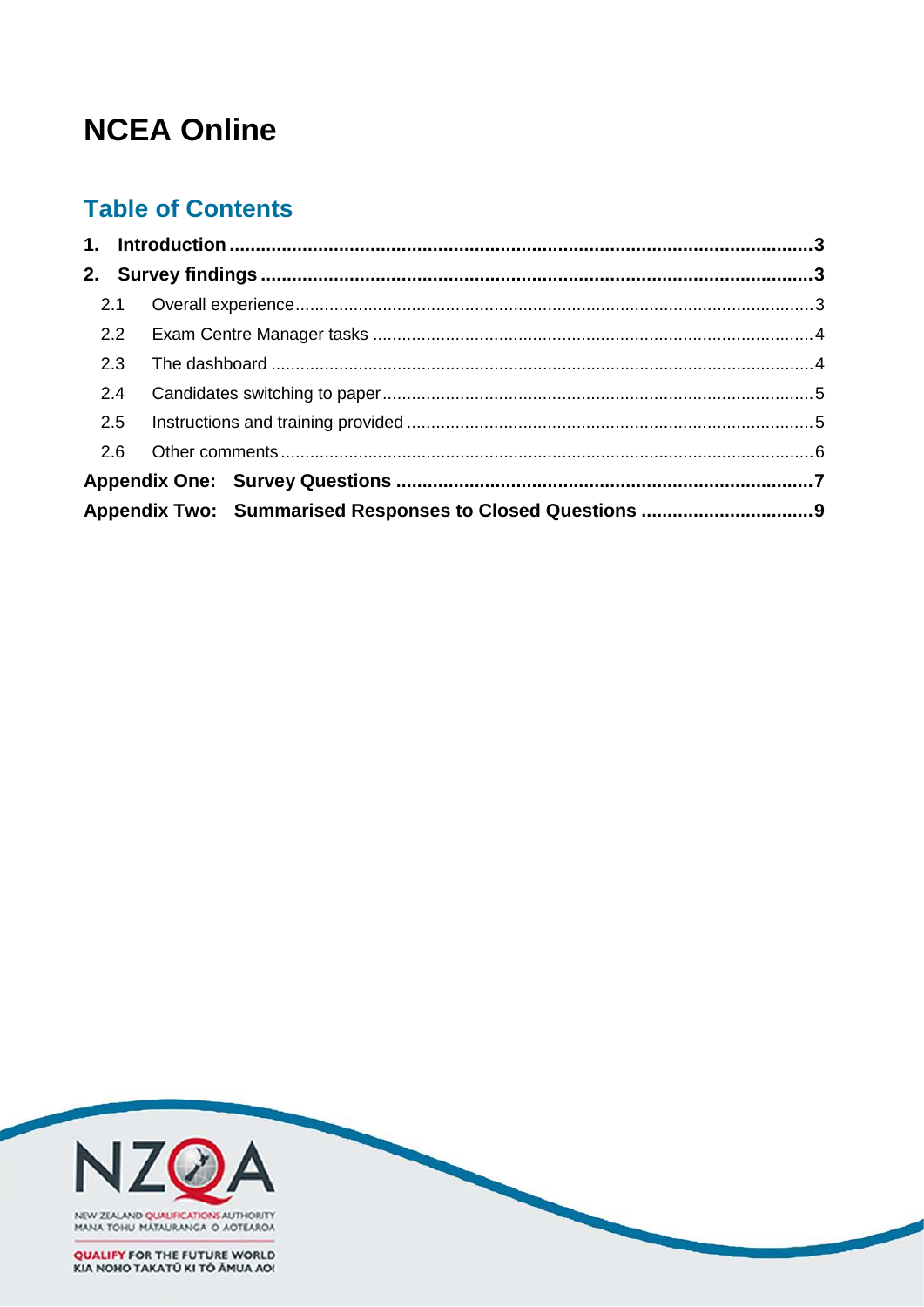# <span id="page-2-0"></span>**1. Introduction**

The Exam Centre Manager / Supervisor Survey was designed to measure Exam Centre Manager (ECM) and/or supervisor self-reported experience of invigilating a Digital Pilot examination, including their experience of the dashboard.

Of the ECMs/supervisors who supervised the digital examinations, 105 completed the online survey. Of the [1](#page-2-3)05 respondents, 41 were ECMs and 66 were supervisors<sup>1</sup>. The respondents did not answer all the questions in the survey.

75% (74 of 99) of respondents had been an ECM / supervisor in 2017, and 67% (66 of 99) had managed or supervised a *digital* examination in 2017.

The survey consisted of 14 questions, one of which was open-ended. The first three questions were for ECMs only.

A summary of the main findings is shown below. Appendix 1 is a count of responses for each closed question. Appendix 2 is a full list of the survey questions.

# <span id="page-2-1"></span>**2. Survey findings**

## <span id="page-2-2"></span>**2.1 Overall experience**

As stated in footnote 1 below, we do not have a conclusive response rate for this survey. Respondents were asked to rate the relative difficulty of managing digital and paper-based examinations. 44% (44 of 99) of respondents found supervising digital examinations somewhat easier or much easier, which was slightly less than in 2017 when 51% (39 of 76) of respondents had the same sentiment. In 2016 33% (23 of 69) of respondents disagreed or strongly disagreed that supervising digital examinations were more difficult to manage than paper-based examinations.

In the open-ended question, some of the less experienced survey respondents expressed anxiety in managing the examinations, but did acknowledge that experience would increase their confidence. Survey respondents also said that their worry about potential issues that might happen during the examination made their overall experience less positive:

*"As [ECM] I felt nervous about the digital exam probably because of fear of the unknown more than anything else. It ran like clockwork."*

*"General management is reasonably easy. It is the first exam that is the most difficult where supervisors are facing the 'unknown' - after L1 English[2](#page-2-4) they were much more confident."*

*"When the exams go well, they are great, but any hitch tends to be a big thing."*

<span id="page-2-3"></span> <sup>1</sup>Three respondents were both ECM and supervisor at different examination sessions. One survey respondent did not tick any role checkbox. Some ECMs or supervisors may have made more than one response to the single survey offered. We have treated each survey response as representative of the ECM/supervisor's overall examination experience, whether that was of a single examination session or multiple sessions. We do not have a conclusive response rate for this survey.

<span id="page-2-4"></span><sup>&</sup>lt;sup>2</sup> Students sitting the L1 English Digital Pilot examination experienced a short-term loss of connectivity at 11.39am. NZQA investigated the cause and made system changes for the next and subsequent digital examination sessions so this issue did not recur.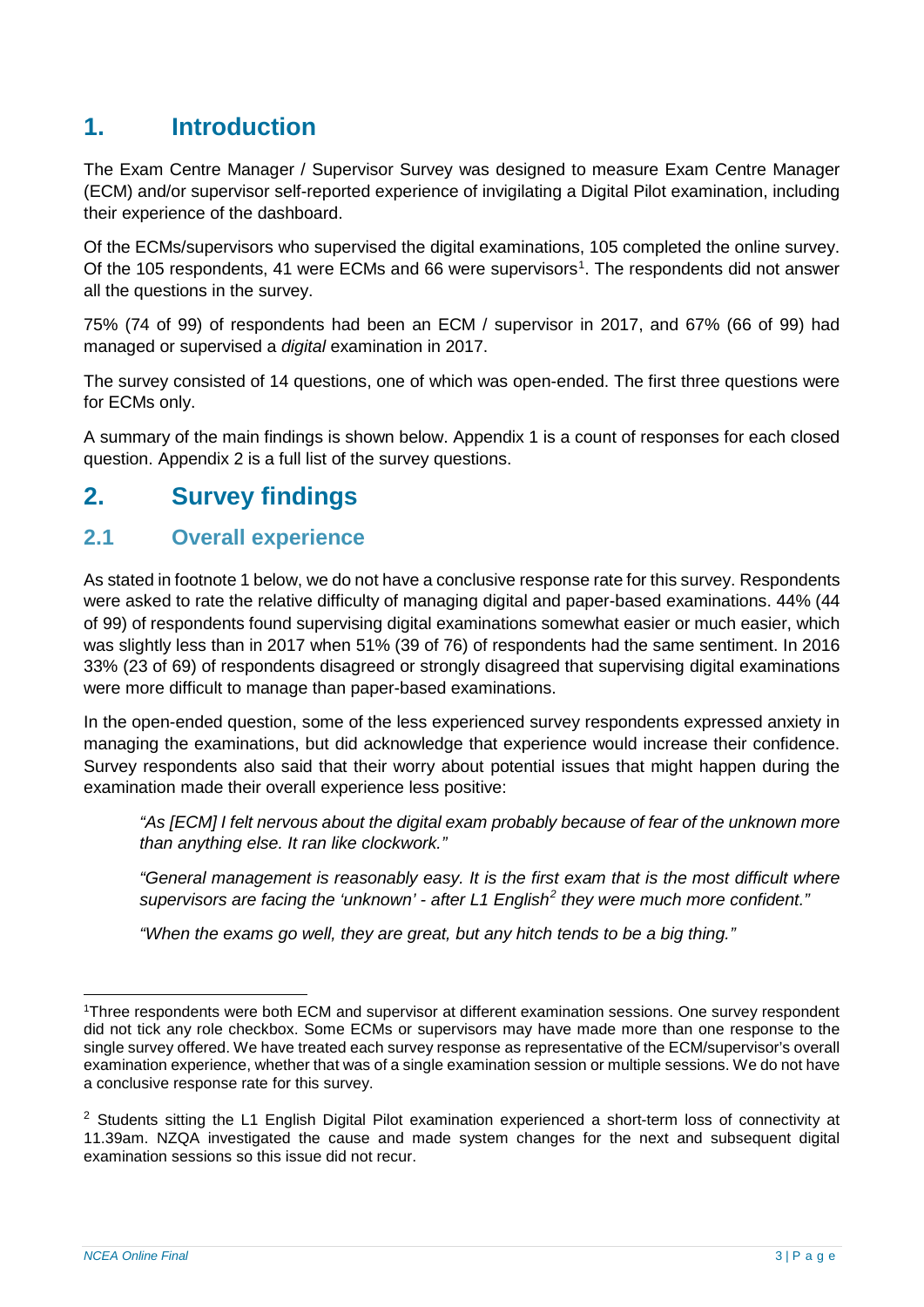*"The scope for disaster is greater therefore the stress level is higher (for supervising)."*

*"The more experience the better it goes."*

### <span id="page-3-0"></span>**2.2 Exam Centre Manager tasks**

95% (40 of 42) of respondents agreed or strongly agreed that the support from NZQA for the management of the digital examinations was adequate. This was similar to 2017 when 97% (38 of 39) of respondents had the same sentiment. In 2016 the result was 85% (51 of 60).

While the survey respondents were generally positive about the support they received from NZQA, some commented about the lack of communication from NZQA regarding technical issues during some of the examinations:

*"In Level One English when system went down couldn't get through to support phone and no direct contact made by NZQA to let us know what was happening."*

*"Need to be advised when [NCEA] server crashes when it happens, not after we have candidates having problems over a period of time."*

90% (37 of 41) of respondents agreed or strongly agreed that the support from the schools for the management of the digital examinations was adequate. This was similar to 2017 when 92% (35 of 38) of respondents had the same sentiment. This question was not asked in 2016.

Some of the survey respondents said that their workload has increased because of digital examinations, especially when there are issues with students' digital examination entries:

*"I recognised that there was a problem with L3 English students not being entered for digital exam when checking papers and L2 with only half entered for the digital exam, when checking, and alerted PN. This ended up a time-consuming issue with rolls later on."*

*"As an ECM my work has increased massively since digital were added. A mistake in entering a large group of boys wrongly in L2 English took me hours to sort out when making up rolls etc."*

*"The time taken using the current website to organise one digital exam with large numbers of candidates takes 10 times as long as any other single paper based exam."* 

81% (83 of 102) of respondents agreed or strongly agreed that they felt confident managing possible breaches of the rules in the digital examination room. This percentage was lower than in 2017, when 94% (81 of 86) responded with the same sentiment, but slightly higher than in 2016 when 79% (65 of 82) of the respondents had the same sentiment.

98% (39 of 40) of respondents agreed or strongly agreed that they found it easy to set up the room to minimise the risk of breaches of the examination rules. This was greater than both 2017 and 2016 when 87% (33 of 38) and 89% (50 of 56) of the respondents respectively had the same sentiment.

### <span id="page-3-1"></span>**2.3 The dashboard**

92% (94 of 102) of respondents agreed or strongly agreed that the dashboard was easy to operate. This is similar to 2017 when 94% (84 of 89) of respondents had the same sentiment, and an increase from 2016 when overall, 52% (43 of 82) of respondents had the same sentiment.

95% (97 of 102) of respondents agreed or strongly agreed that the dashboard was useful in assisting with supervision of the digital examinations. This is similar to 2017 when 99% (87 of 88) of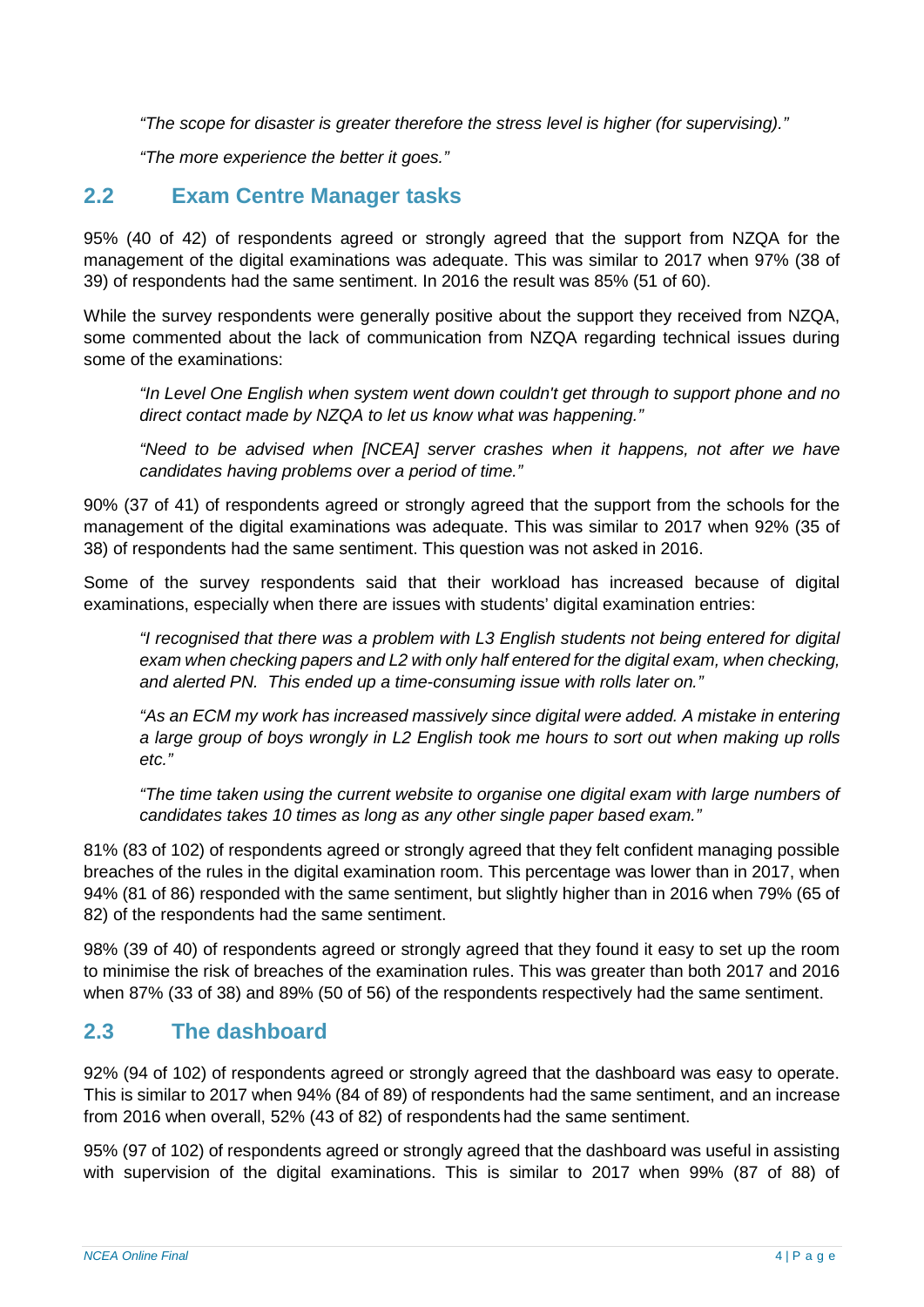respondents had the same sentiment, and an increase from 2016 when 70% (49 of 70) had the same sentiment.

86% (88 of 102) of respondents agreed or strongly agreed that the dashboard was useful in managing breaches of the rules. This was similar to 2017 when 86% (70 of 81) of respondents had the same sentiment, and an increase from 2016 when 68% (48 of 71) of respondents had the same sentiment.

98% (39 of 40) of ECM respondents agreed or strongly agreed that they found it easy to allocate candidates to rooms using the dashboard. This was an increase from 2017 and 2016 when 93% (64 of 69) and 93% (46 of 54) of the respondents respectively had the same sentiment.

While the dashboard was generally well received by the survey respondents in the closed questions, the comments about the dashboard were mainly negative – that it was slow, not refreshing on its own, and the difficulties with filtering:

*"The dashboard was not always functioning when I was supervising (before the 19 minutes failure towards the end of the exam) so I was not always confident I could track connectivity issues students may have been having. It was fortunate there were only a few (17) students in the room."*

*"The method for filtering notifications for a room seemed overly complicated - and then did not work."*

*"The biggest problem with the dashboard was that it wasn't refreshing automatically, which worried the supervisors - they wonder what would have happened if there had been lock-outs and breaches to deal with."*

### <span id="page-4-0"></span>**2.4 Candidates switching to paper**

51% (53[3](#page-4-2) of 104) of respondents had candidates who switched to paper having started the examination digitally. Of these respondents, 32% (17 of 53) agreed or strongly agreed that candidates switching to paper during the examination made supervision harder.

31% (17 of 54) of the respondents agreed or strongly agreed that candidates switching to paper was disturbing to other candidates.

# <span id="page-4-1"></span>**2.5 Instructions and training provided**

95% (96 of 101) of respondents attended an NZQA run training session.

96% (98 of 102) of respondents agreed or strongly agreed that the guide notes and materials they received for managing digital examinations were useful. This was similar to 2017 and 2016 when 97% (87 of 90) and 92% (78 of 85) of the respondents respectively had the same sentiment. In the openended question, survey respondents said that the instructions provided should be simplified:

*"The manual needs [to] have all instructions to read to the students in one place."*

*"The digital supervision booklet is too wordy - it needs simplifying."*

*"Possible breach procedures complicated."*

<span id="page-4-2"></span> $3$  45 of these 53 respondents were either ECM or supervisor for the L1 English exam, in which there was a short term loss of connectivity at 11.39am. NZQA investigated the cause and made system changes for the next and subsequent digital examination sessions so this issue did not recur.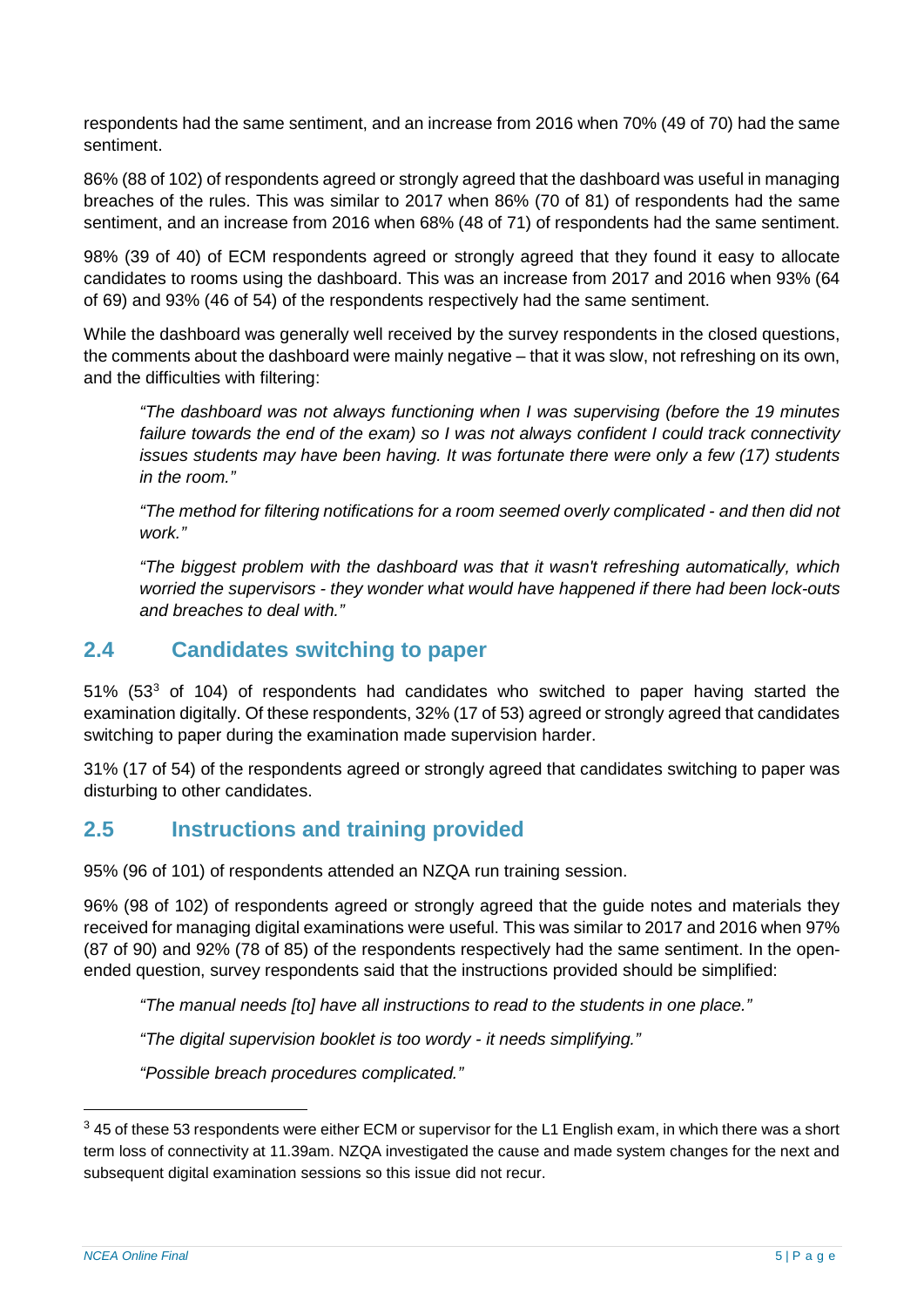*"Pre-exam instructions for the digital exam seem excessively long."*

*"Having all the printed material available kind of defeats the Digital aspect of the exam somewhat."*

88% (84 of 96) of respondents agreed or strongly agreed that the training they received prepared them well for managing the Digital Pilot Examinations. This was similar to 2017 and 2016 when 85% (70 of 82) and 90% (65 of 72) had the same sentiment. In the open-ended question, survey respondents suggested there is room for improvement to training provided:

*"ECM digital training needs to be more 'hands on'."*

*"The web page looked very different from the practise site so they didn't know where it was located and we hadn't been told this in our training."*

*"I feel that first time supervisors of digital exams should have the opportunity to attend the training sessions to better advantage than the ECM. When the ECM attends training, the information they are passing on is second hand."*

*"It would have been beneficial to actually have a trial practice with some of the difficulties*  which may occur during exam. Lack of experience with this made me less confident during *supervision."*

### <span id="page-5-0"></span>**2.6 Other comments**

Some of the respondents recognised the need for digital literacy training amongst ECMs and supervisors:

*"The introduction of further digital exams is going to change the nature of the supervisor recruitment process - digital competence will be a must for the majority of supervisors employed."*

*"A certain level of computing skills are required for at least one of the supervisors. It is difficult to train for this and assumes expertise. Even simple keyboard errors should be solvable by the supervisor rather than the need to call a technician."*

Some also expressed that they are generally positive about digital examinations:

*"The more times we have digital exams the better they run."*

*"Looking forward to seeing this initiative being rolled out at full scale."*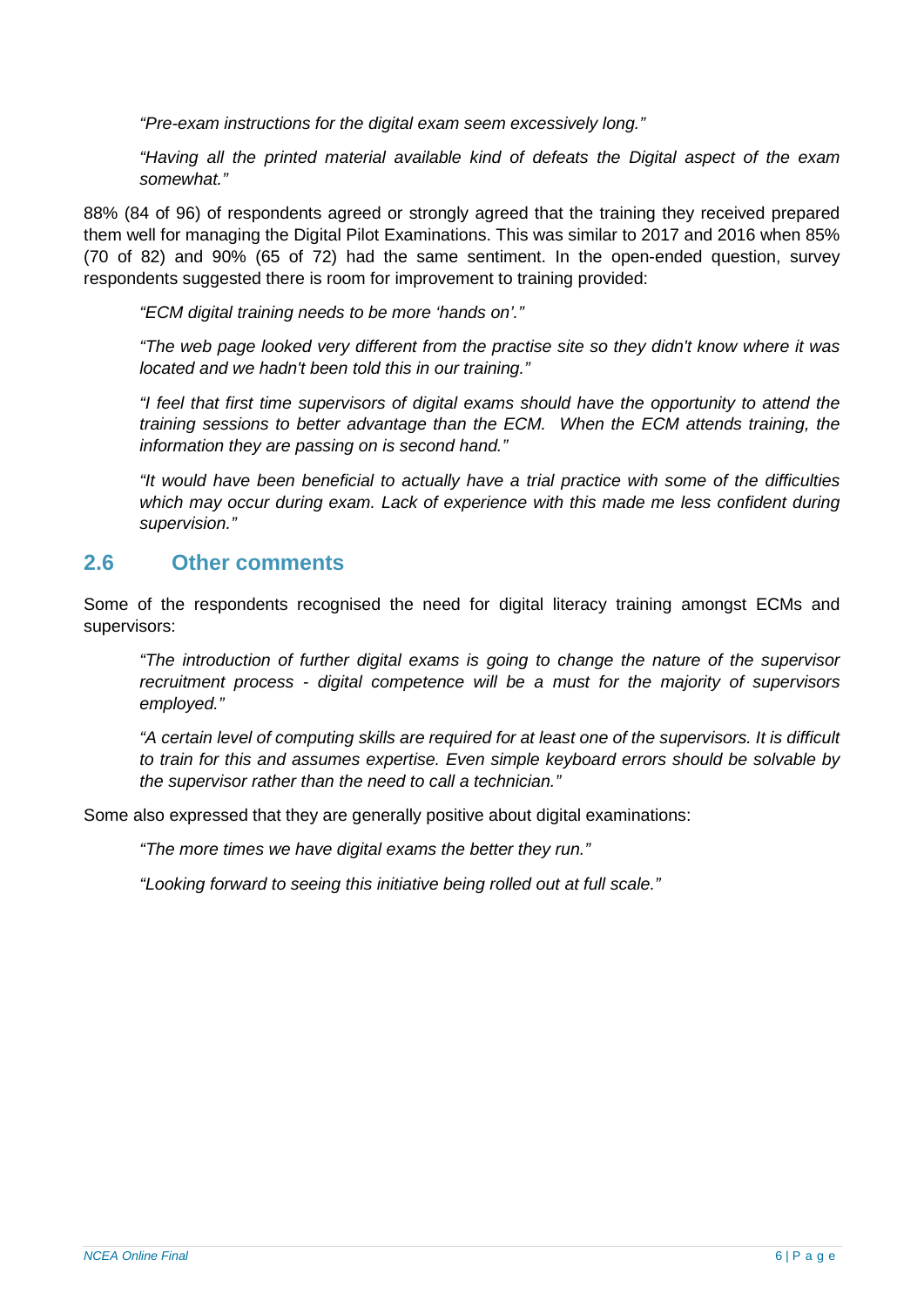# <span id="page-6-0"></span>**Appendix One: Survey Questions**

Your roles in respect of each of the exam sessions:

| <b>Exam Session</b>              | <b>ECM</b> | <b>Supervisor</b> |
|----------------------------------|------------|-------------------|
| English Level 1                  | П          |                   |
| Media Studies Level 1            | □          | п                 |
| <b>Classical Studies Level 1</b> | П          | п                 |
| English Level 2                  | □          | П                 |
| Media Studies Level 2            | П          | □                 |
| <b>Classical Studies Level 2</b> | П          | П                 |
| English Level 3                  | п          | п                 |
| Media Studies Level 3            | п          | П                 |
| <b>Classical Studies Level 3</b> |            |                   |

These questions are for Exam Centre Managers only.

- 1. The support from NZQA for the management of the digital examinations was adequate.<br>Strongly agree Agree Disagree Strongly disagree Strongly disagree
- 2. The support from the school for the management of the digital examinations was adequate.<br>Strongly agree Agree Disagree Strongly disagree Agree **Agree** Disagree **Contains Strongly disagree**
- 3. I found it easy to set up the exam room(s) to minimise possible breaches of exam rules.<br>Strongly agree Agree Disagree Strongly disagree Agree **Disagree** Strongly disagree
- 4. I found it easy to allocate candidates to rooms using the Dashboard.<br>Strongly agree Agree Disagree Strongly dis Strongly disagree

#### **Dashboard**

- 5. The Dashboard was easy to operate.<br>Strongly agree Agree Disagree **Strongly disagree**
- 6. The Dashboard was useful in assisting with supervision of the digital examinations. Strongly agree Agree Disagree Strongly disagree
- 7. The Dashboard was useful for managing possible breaches of the rules.<br>Strongly agree Agree Disagree Strongly disagree Strongly disagree

#### **Change to paper**

- 8. Candidates switching to paper during the examination made supervision harder.<br>Strongly agree Agree Disagree Strongly disagree Not Strongly disagree Not applicable
- 9. Candidates switching to paper was disturbing to other candidates. Strongly agree Agree Disagree Strongly disagree Not applicable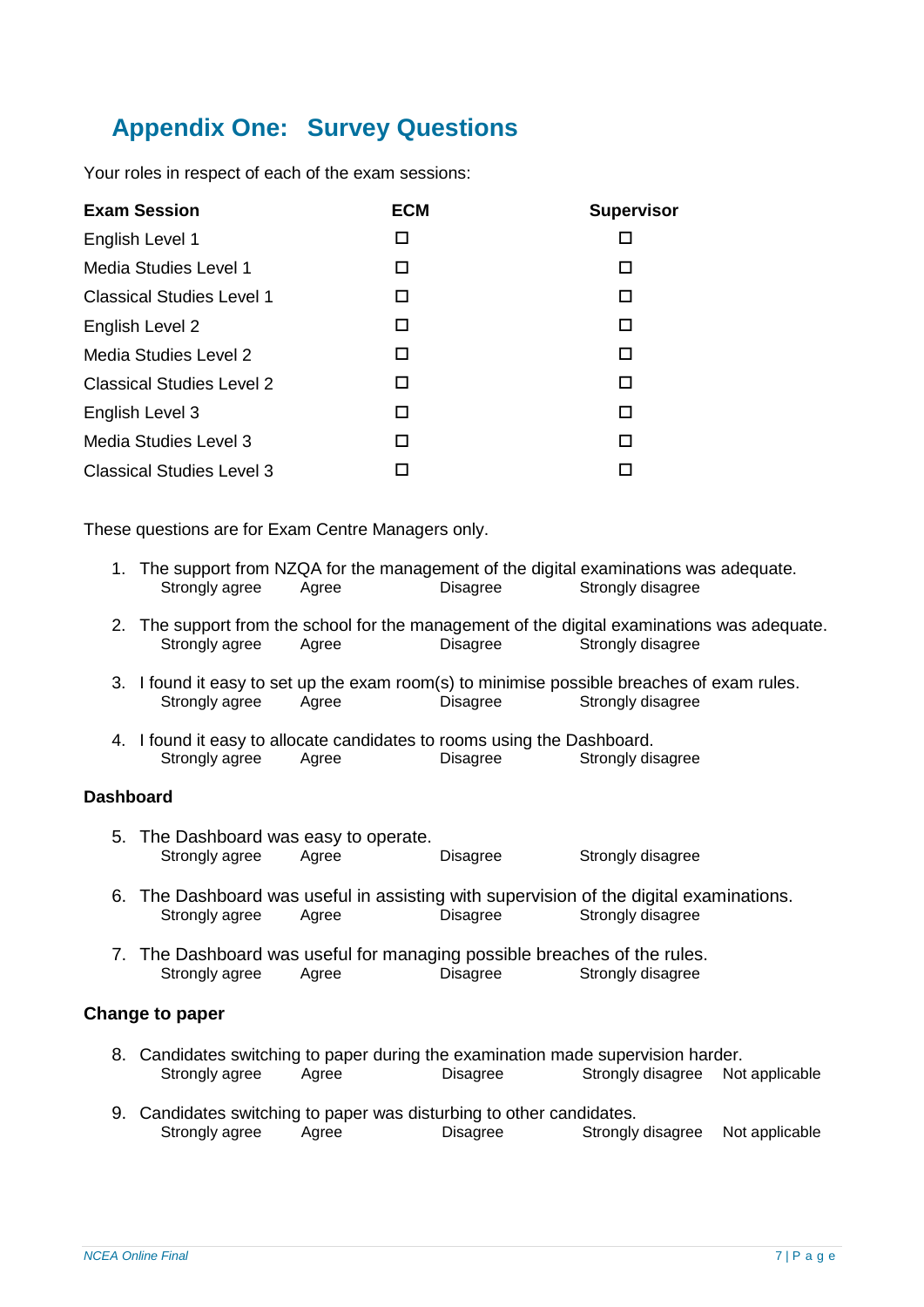#### **Supervision**

- 10. Please rate the relative difficulty of managing digital and paper-based examination. Digital much easier Digital somewhat easier Paper somewhat easier Paper much easier
- 11. I felt confident managing possible breaches of the rules in the digital examination.<br>Strongly agree Agree Disagree Strongly disagree Strongly disagree

#### **Instruction and training**

- 12. The Guide Notes and materials (green ABS stickers, candidate note-making paper, special report forms etc.) I received for managing digital examinations were useful. Strongly agree Agree Disagree Strongly disagree
- 13. The training adequately prepared me for managing the Digital Pilot examinations.<br>Strongly agree Agree Agree Disagree M/A -Strongly disagree N/A - didn't attend training
- 14. Do you have any further comments or suggestions about your experience supervising the digital pilot examination? E.g. Room set up, Dashboard

#### **Demographics**

I was an ECM or supervisor in 2017. Yes/No

I managed or supervised a digital examination in 2017. Yes/No

Please indicate the MoE number for the school at which you managed or supervised digital examinations in 2018.

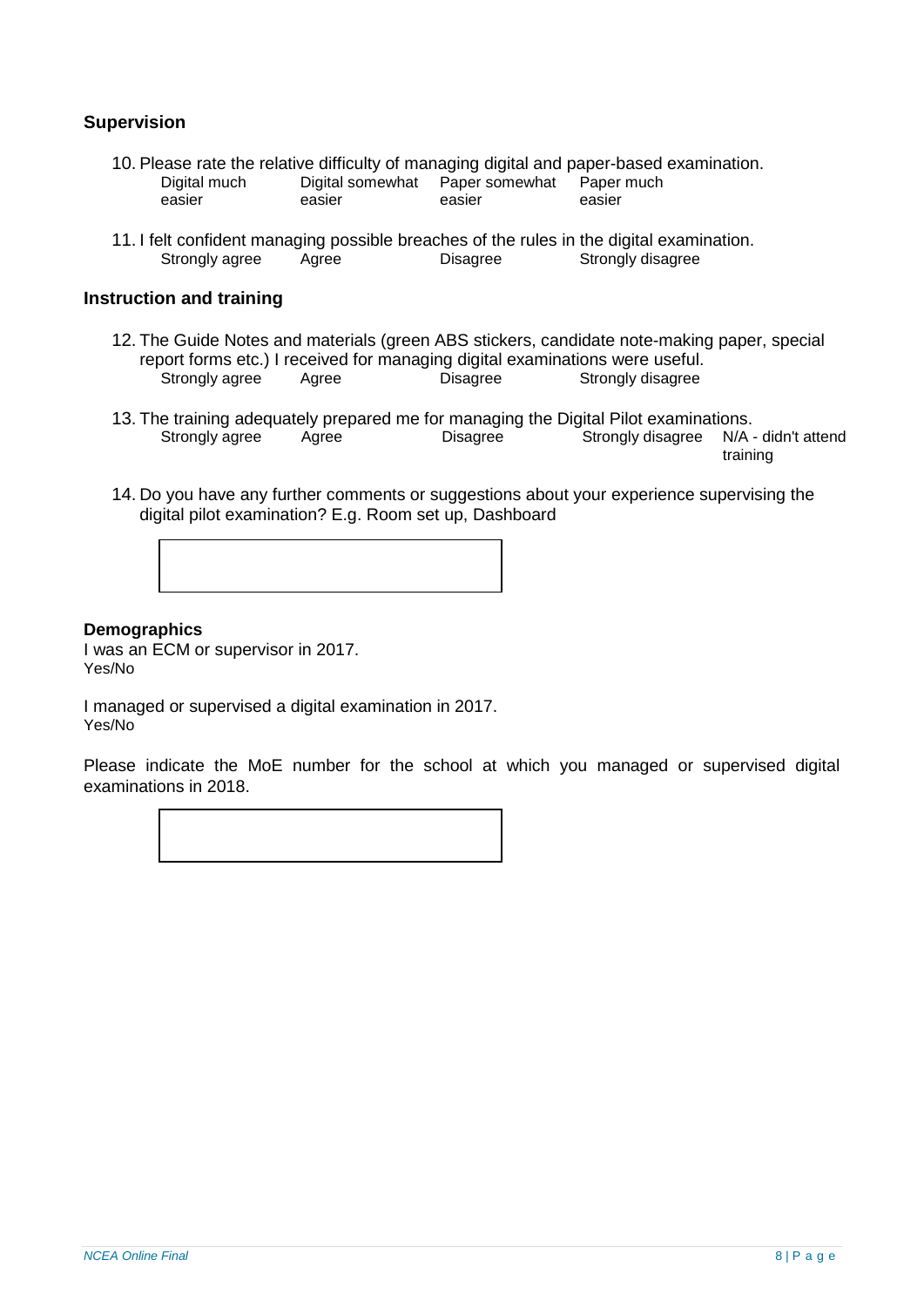# <span id="page-8-0"></span>**Appendix Two: Summarised Responses to Closed Questions**

#### **Questions for ECMs**

**Question 1. The support from NZQA for the management of the digital examinations was adequate.**

|                          | <b>Count</b> | <b>Percentage</b> |
|--------------------------|--------------|-------------------|
| <b>Strongly Agree</b>    | 25           | 59.5              |
| Agree                    | 15           | 35.7              |
| <b>Disagree</b>          | 2            | 4.8               |
| <b>Strongly Disagree</b> | 0            | 0.0               |
| <b>Total</b>             | 42           |                   |

#### **Question 2. The support from the school for the management of the digital examinations was adequate.**

|                          | <b>Count</b> | <b>Percentage</b> |
|--------------------------|--------------|-------------------|
| <b>Strongly Agree</b>    | 22           | 53.7              |
| Agree                    | 15           | 36.6              |
| <b>Disagree</b>          | 3            | 7.3               |
| <b>Strongly Disagree</b> |              | 2.4               |
| <b>Total</b>             | 41           |                   |

**Question 3. I found it easy to set up the exam room(s) to minimise possible breaches of exam rules.**

|                          | <b>Count</b> | <b>Percentage</b> |
|--------------------------|--------------|-------------------|
| <b>Strongly Agree</b>    | 24           | 60.0              |
| Agree                    | 15           | 37.5              |
| <b>Disagree</b>          |              | 2.5               |
| <b>Strongly Disagree</b> | 0            | 0.0               |
| <b>Total</b>             | 40           |                   |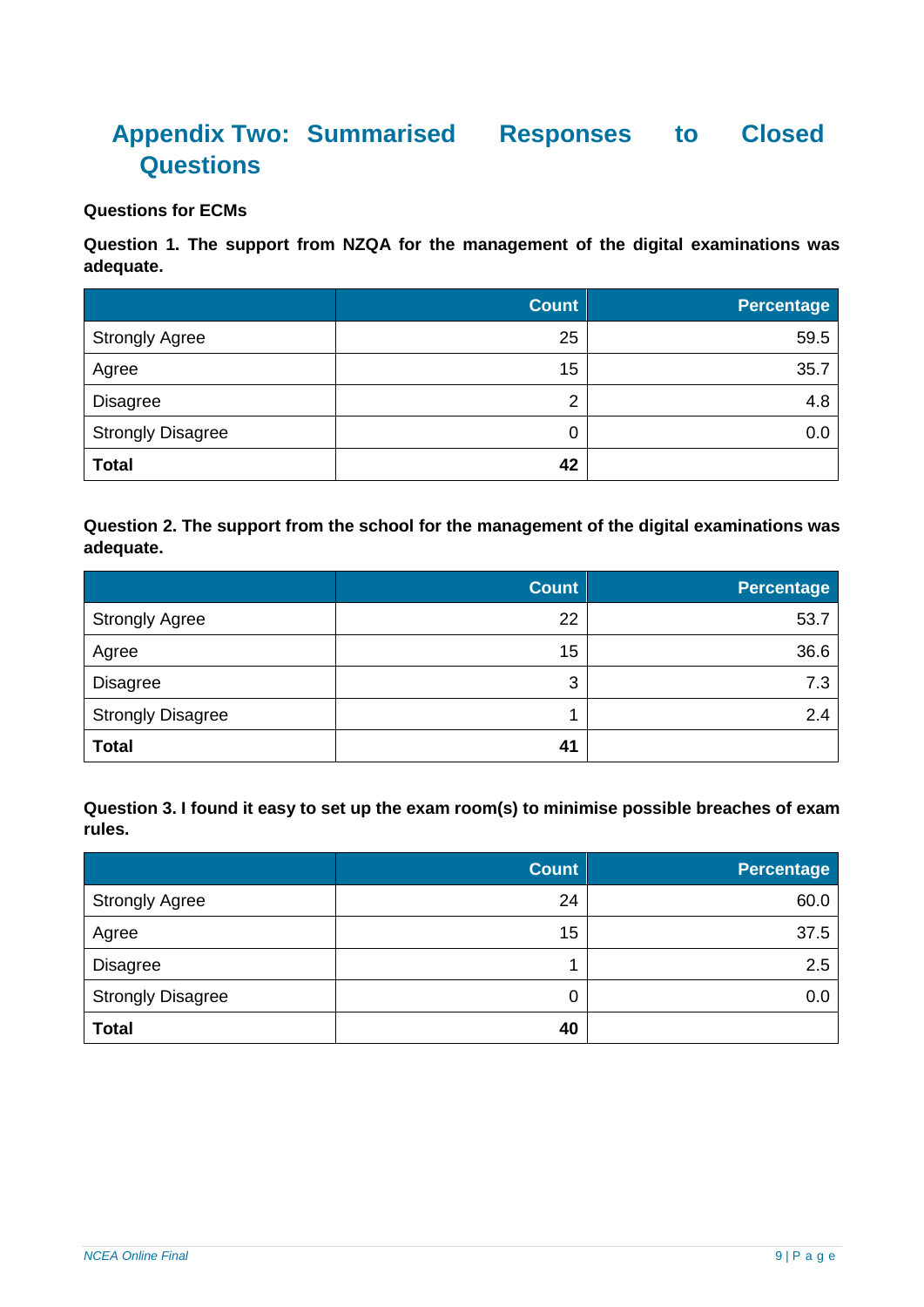#### **Question 4. I found it easy to allocate candidates to rooms using the Dashboard.**

|                          | <b>Count</b> | <b>Percentage</b> |
|--------------------------|--------------|-------------------|
| <b>Strongly Agree</b>    | 28           | 70.0              |
| Agree                    | 11           | 27.5              |
| <b>Disagree</b>          |              | 2.5               |
| <b>Strongly Disagree</b> | 0            | 0.0               |
| <b>Total</b>             | 40           |                   |

#### **Dashboard**

#### **Question 5. I found the familiarisation activities useful in my preparation for my digital exam.**

|                          | <b>Count</b> | <b>Percentage</b> |
|--------------------------|--------------|-------------------|
| <b>Strongly Agree</b>    | 41           | 40.2              |
| Agree                    | 53           | 52.0              |
| <b>Disagree</b>          | 8            | 7.8               |
| <b>Strongly Disagree</b> | 0            | 0.0               |
| <b>Total</b>             | 102          |                   |

**Question 6. The Dashboard was useful in assisting with supervision of the digital examinations.**

|                          | <b>Count</b> | Percentage |
|--------------------------|--------------|------------|
| <b>Strongly Agree</b>    | 47           | 46.1       |
| Agree                    | 50           | 49.0       |
| <b>Disagree</b>          | 4            | 3.9        |
| <b>Strongly Disagree</b> |              | 1.0        |
| <b>Total</b>             | 102          |            |

#### **Question 7. The Dashboard was useful for managing possible breaches of the rules.**

|                          | <b>Count</b> | <b>Percentage</b> |
|--------------------------|--------------|-------------------|
| <b>Strongly Agree</b>    | 29           | 28.4              |
| Agree                    | 59           | 57.8              |
| <b>Disagree</b>          | 13           | 12.7              |
| <b>Strongly Disagree</b> |              | 1.0               |
| <b>Total</b>             | 102          |                   |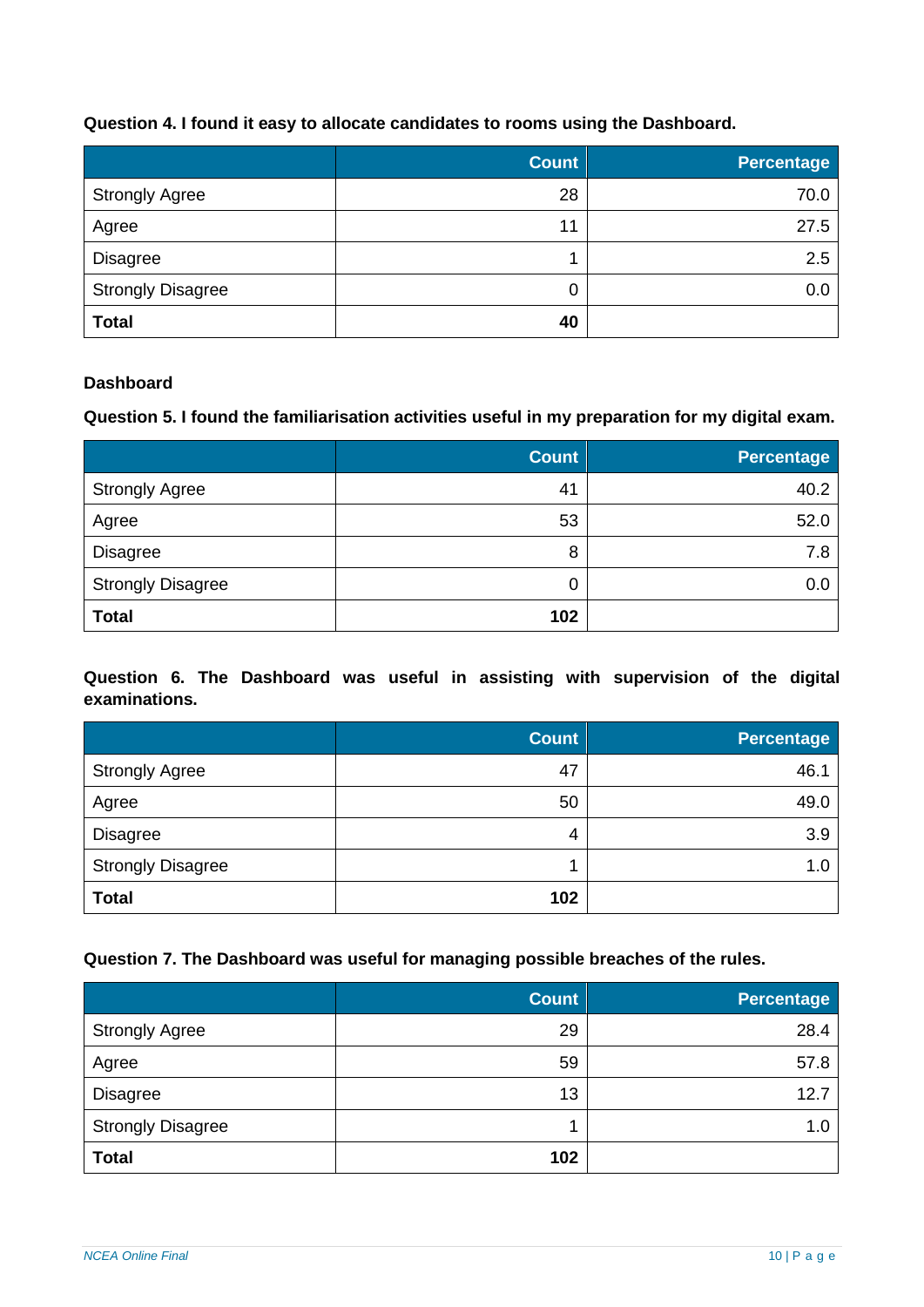#### **Change to paper**

**Question 8. Candidates switching to paper during the examination made supervision harder.**

|                          | <b>Count</b> | <b>Percentage</b> |
|--------------------------|--------------|-------------------|
| <b>Strongly Agree</b>    | 275          | 19.5              |
| Agree                    | 860          | 61.1              |
| <b>Disagree</b>          | 60           | 4.3               |
| <b>Strongly Disagree</b> | 16           | 1.1               |
| Not applicable           | 197          | 14.0              |
| <b>Total</b>             | 1,408        |                   |

#### **Question 9. Candidates switching to paper was disturbing to other candidates.**

|                          | <b>Count</b> | <b>Percentage</b> |
|--------------------------|--------------|-------------------|
| <b>Strongly Agree</b>    | 4            | 3.8               |
| Agree                    | 13           | 12.5              |
| <b>Disagree</b>          | 28           | 26.9              |
| <b>Strongly Disagree</b> | 9            | 8.7               |
| Not applicable           | 50           | 48.1              |
| <b>Total</b>             | 104          |                   |

#### **Supervision**

**Question 10. Please rate the relative difficulty of managing digital and paper-based examination.**

|                         | <b>Count</b> | <b>Percentage</b> |
|-------------------------|--------------|-------------------|
| Digital much easier     | 18           | 18.2              |
| Digital somewhat easier | 26           | 26.3              |
| Paper somewhat easier   | 29           | 29.3              |
| Paper much easier       | 26           | 26.3              |
| <b>Total</b>            | 99           |                   |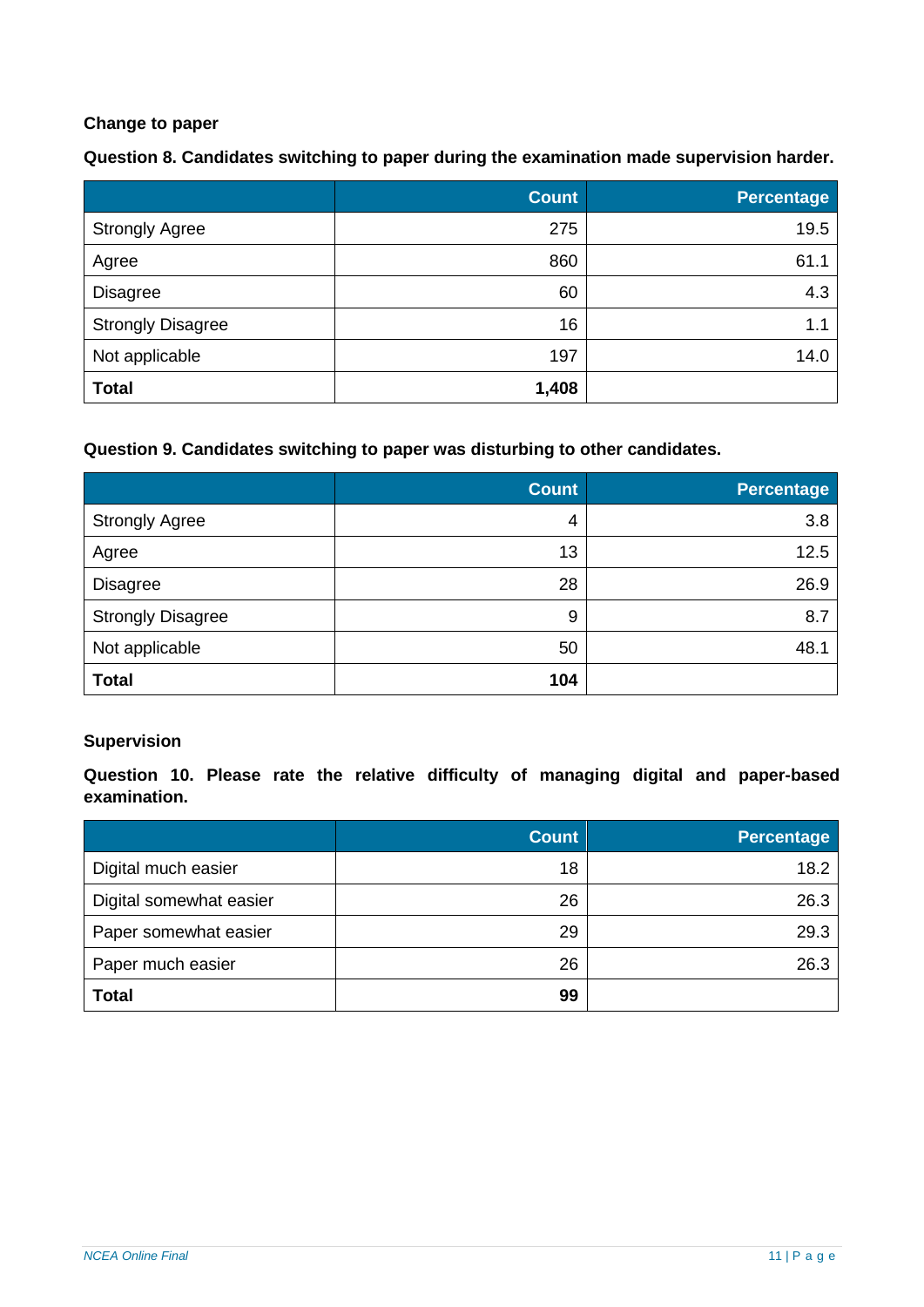**Question 11. I felt confident managing possible breaches of the rules in the digital examination.**

|                          | <b>Count</b> | <b>Percentage</b> |
|--------------------------|--------------|-------------------|
| <b>Strongly Agree</b>    | 22           | 21.6              |
| Agree                    | 61           | 59.8              |
| <b>Disagree</b>          | 18           | 17.6              |
| <b>Strongly Disagree</b> |              | 1.0               |
| <b>Total</b>             | 102          |                   |

#### **Instructions and training**

**Question 12. The Guide Notes and materials (green ABS stickers, candidate note-making paper, special report forms etc.) I received for managing digital examinations were useful.**

|                          | <b>Count</b> | <b>Percentage</b> |
|--------------------------|--------------|-------------------|
| <b>Strongly Agree</b>    | 34           | 33.3              |
| Agree                    | 64           | 62.7              |
| <b>Disagree</b>          | 4            | 3.9               |
| <b>Strongly Disagree</b> | 0            | 0.0               |
| <b>Total</b>             | 102          |                   |

**Question 13. The NZQA training session adequately prepared me for managing the Digital Pilot examinations.**

|                              | <b>Count</b>   | Percentage |
|------------------------------|----------------|------------|
| <b>Strongly Agree</b>        | 28             | 27.7       |
| Agree                        | 56             | 55.4       |
| <b>Disagree</b>              | 10             | 9.9        |
| <b>Strongly Disagree</b>     | $\overline{2}$ | 2.0        |
| N/A - didn't attend training | 5              | 5.0        |
| <b>Total</b>                 | 101            |            |